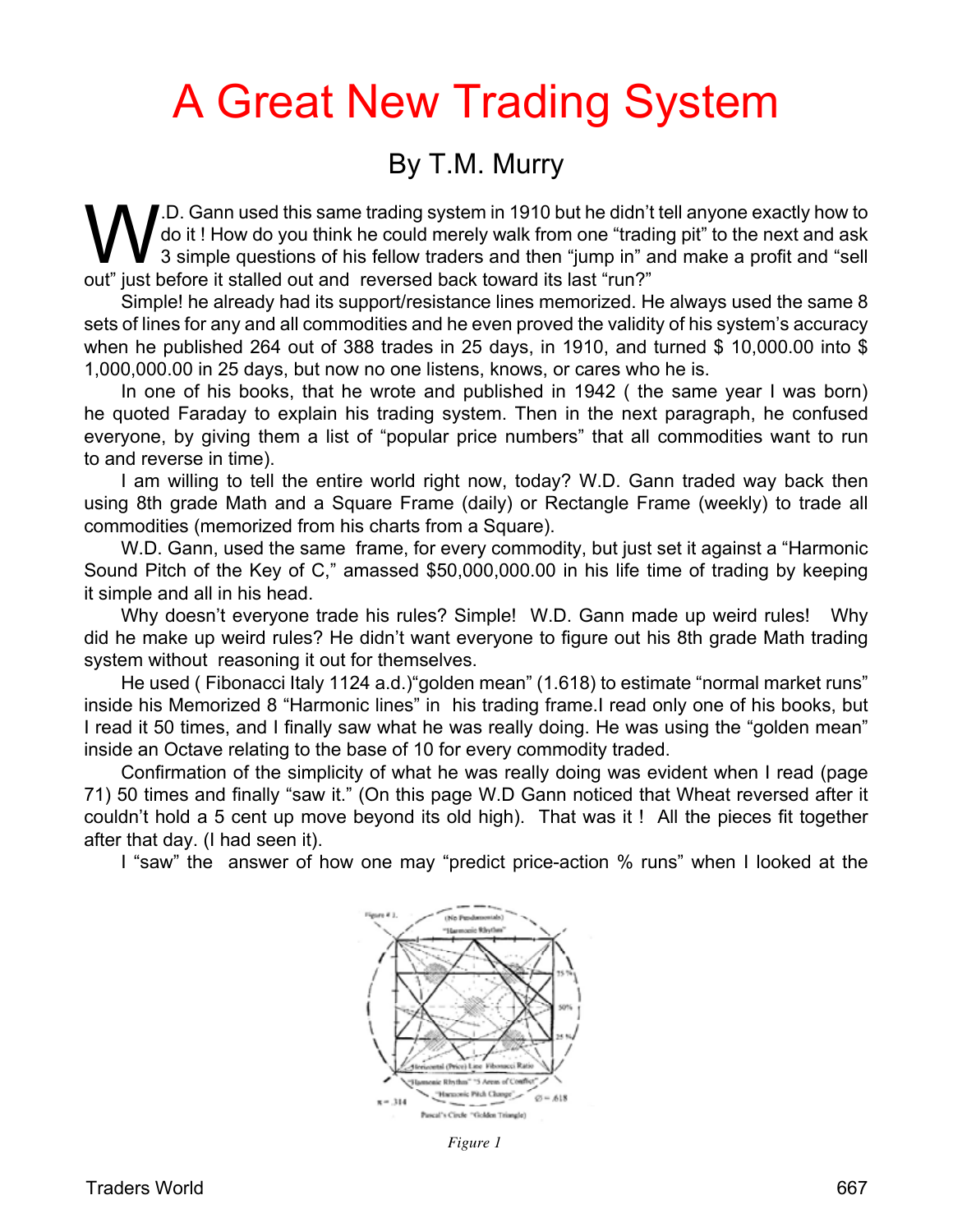classic drawing by Leonardo da Vinci when he took a naked man and framed him inside a Square and a Circle, when he plagiarized the 1st Century a.d. architect Marcus Vitruvius Pollio (Rome, Italy Architect) who wrote the first book on architecture called Ten Books on Architecture and included his "naked man" picture "squaring the circle."

I saw the "real proportion" of price action written by Leonardo da Vinci on an angled line on this 14th Century picture proving that all of the body's parts are in direct proportion to the "golden mean" (1.618) when he added next to (.618) ( + - .625) and (.382) (+- .375) (Fibonacci Ratios).

 What Leonardo Da Vinci had "seen" was the same thing that Marcus Vitruvius Pollio had known in the 1st Century that all human proportions are set to the "golden mean" and all architecture and all numbers are set on the base of ten, so they shall move against the Law of Exact Proportion which is .375 and 62.5 against a constant gravity pull.

Rather than spend an inordinate amount of time in a discourse of whether or not it is best to use .618 or .625, just accept it as "gospel" because planetary objects move to .618 and all "Man made things" are set to Fibonacci Ratios ( we use .625 and .375).

It is not the intent of this article to delve into the occult, astrology, or predicting commodity price reversals off any astrological charts, but every man who is married to any woman, or who has a teenage daughter in their house, or goes deep sea fishing, or plants crops, or is an animal breeder, or is a "free bleeder" is subject to the 28 day cycle of the Moon's affect on their lives and the changes in the Moon !

The Mayan Indians fashioned the Lunar Calendar back as far as 3113 b.c. of the 20 day ovulation cycle of their females and the 1st frost in the fall.

If you set every Square for any commodity or stock or Index off one of 8 preset math lines vertically (Octave) and you predict market reversals of a rectangle set to the Key of "C" inside an isosceles triangle off retracements of .625 or 37.5 you may memorize these preset numbers and days and shift them to any commodity or stock in a matter of simply asking someone the current price level of whatever they are trading.

If one were to learn how to trade the U.S. Bond Market set off 1/32 in vertical price action and 1/32nd in "Time" to the right you shall be set to the "Harmonic Sound Pitch of Music" set to the tune of more profits.

Every trading rule that W.D. Gann wrote about was set to the "Harmonic Rhythm" is already inside the head in the "natural rhythm" of the average 6.25 year old child.

I have taught elementary, junior high, high school, and junior college, and I gave every class



*Figure 1 Figure 2*

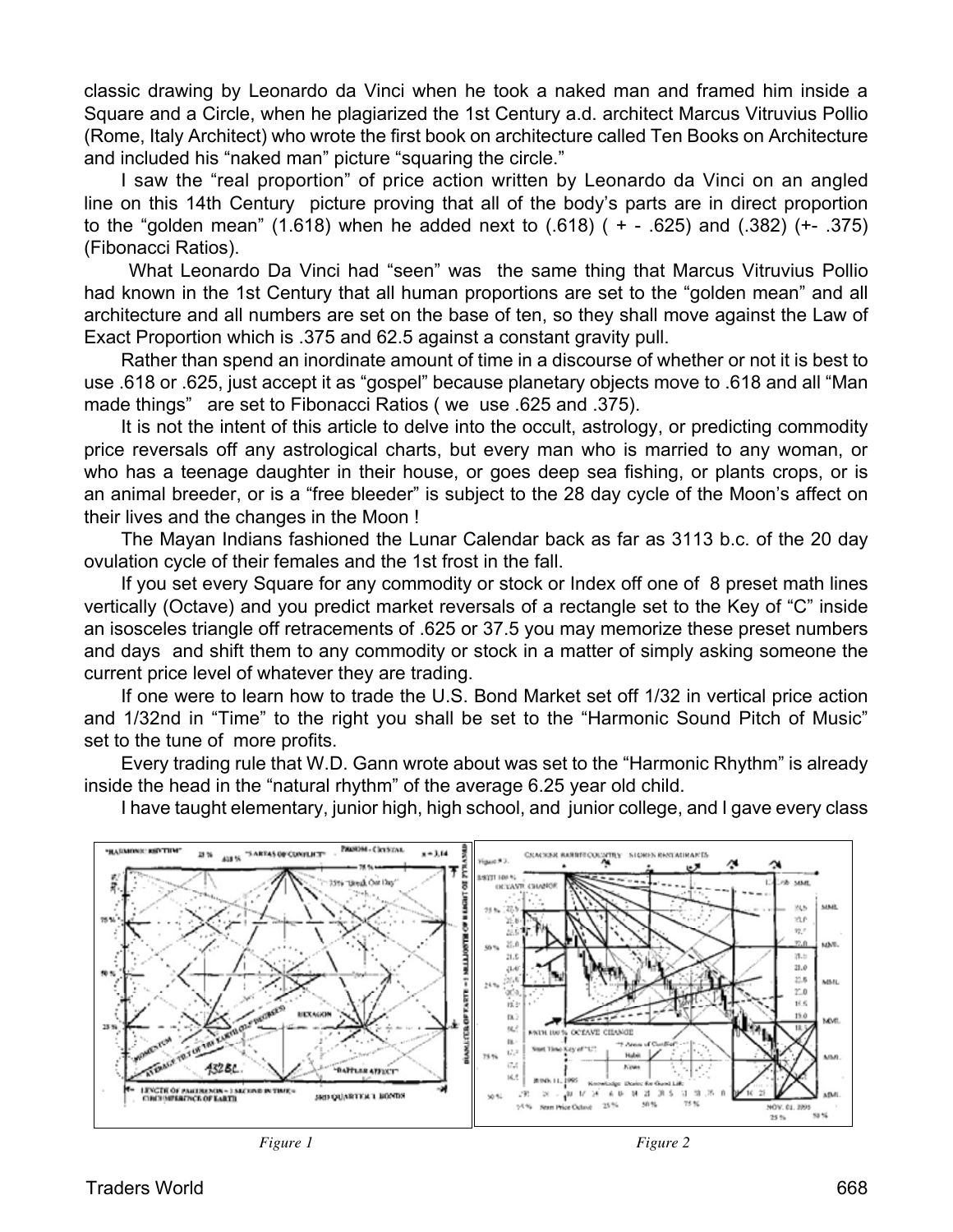a simple test that if you asked 64 1st graders to make up the trading action of the Bond market scratched on a piece of typing paper, (representing 1 year's price action) you shall see that these kids unknowingly will draw one of W.G. Gann's 64 formations.

I have given them the same test that Socrates (Athens, Greece 432 b.c.) gave his teenage pupils by having them draw a continuos line in the sand inside a rectangle that he had fashioned into the "golden rectangle."

You might turn a piece of typing paper sideways and start on the left edge and "make up" the trading action of any commodity for 1 year by moving in a continuos line from the left side to the right edge of the paper. (Please do it right now).

As soon as you are finished please fold it down in half from the top to the bottom. Then fold it down in half again. And finally do it a third time. Now open it out flat and look at your reversals. Now fold it over left to right in half. Now fold it over in half a second time. Now do it a third time. Now open it out and look at your reversals in time. Please count how many times you reversed right on a price line (1/8th) and a time line (1/8th line).

Anything you trade is doing the same thing that you are doing as it trades to the right in "Time." "Time" is the least considered and least understood ! My book predicts (Reference Sheet T.) exactly how far any commodity, stock or Index shall run up or down before it stalls out and reverses in price or "Time." This is the simplest trading system in the world that doesn't use any fundamentals ! (Built-In).

All fundamentals are reflected in the speed and Percent of Movement as soon as fundamentals or "news" affects your commodity, stock or Index).

1) Draw a vertical starting line; 2) add four lines to the right, 3) Draw a horizontal line, 4) add four lines up, 5) Draw 5 circles, 6) watch the price action as it enters the square; 7) Draw an angled line under any reverse (up or down) one of 7 and enter the next day after a reversal. 8) You are allowed to draw the 7 different angles lines (up or down). (each angle you draw shall be either a 45, 22.5, 11.25, 5.625, 56.25, 67.5, 78.75 degree.

A) moving averages (allowed to use only 2 sets), B) Indicators: 1) stochastic, 2) R.S.I., C)"Time Frames"1) Weekly (rectangle),2)Daily (square), D) Always know yesterday's price-action range and the amount of volume, E) Always know how far it has already run up or down, F) Observe the angle it reversed on, G) predict the place in the future where you shall sell 50 % of your position before it gets there, H) Watch the "5 Areas of Conflict" circles ahead of it !

Always "Buy the Bounce." (or sell against it). Every market is trading against the "Golden Triangle" inside the "Golden Rectangle" or the "Golden Square in Time." (please draw a line above



*Figure 3 Figure 4*

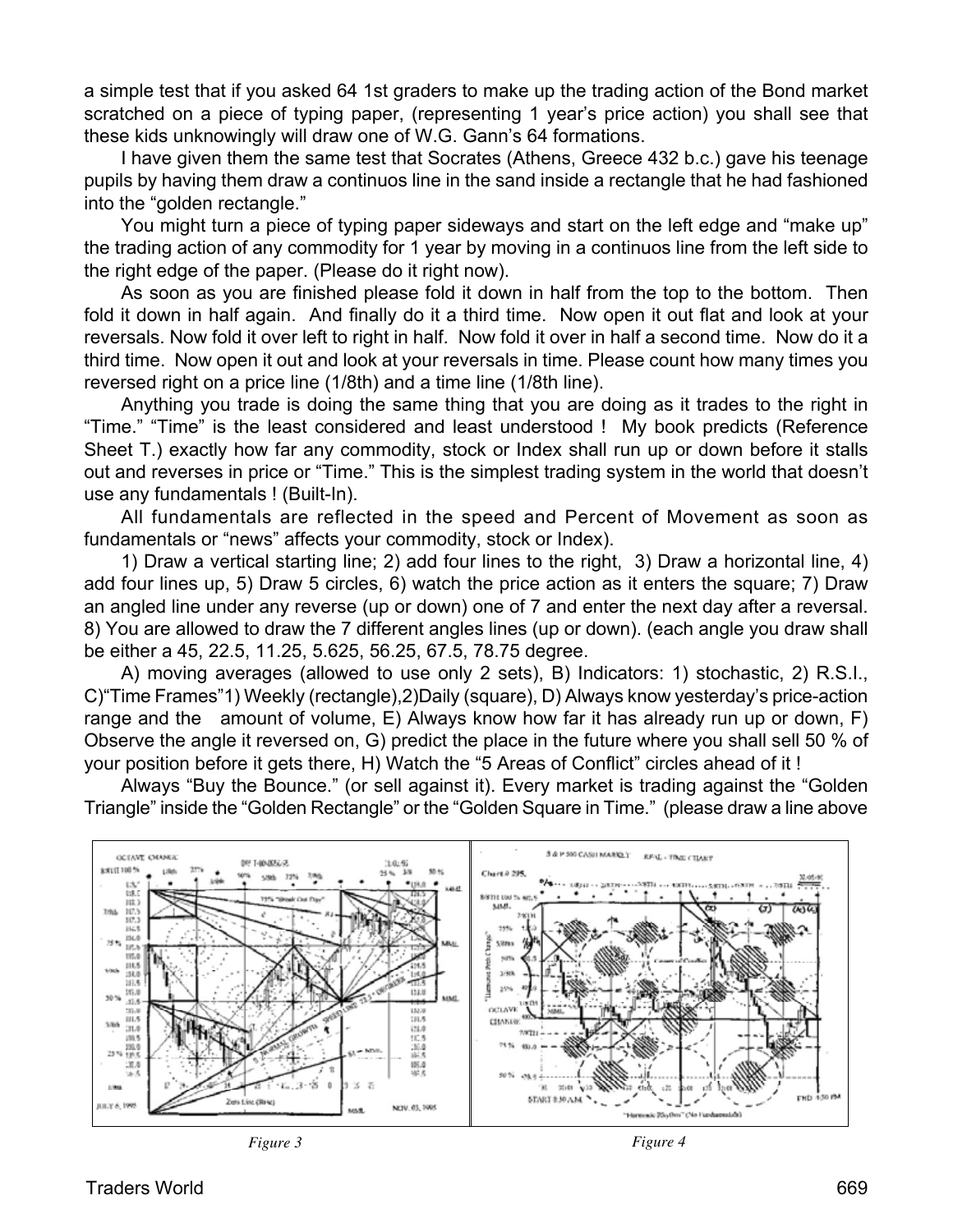and below the "Golden Triangle" 11.25 $\infty$  above and below it. (a market is still under the influence of the "Golden Triangle" as long as it bounces off these support/resistance lines).

Please look at the "Square in Time Chart" (Fig. # 1.) daily price action, and the "Golden Rectangle Chart" (Fig. # 2.) weekly chart.

You may choose not to believe me, but all you have to do is take out a \$ 1.00 bill and look on the back and you shall see a triangle set up in "Time."

If my simple trading system works, then any stock shall support my trading rules. Please look at the Cracker Barrel Country Stores chart (Fig. # 3.). This local stock reversed around 5 different circles of conflict. Please remember that I started my vertical lines off the Square set for the 3rd Quarter of the U.S. 30 Year T. Bonds. Then I set the bottom (horizontal line) of my Square off a "Harmonic Pitch Line" and you "see" that it had to know where to reverse in "time."

Skeptical "old timers" who want to start their 0/8th thru 8/8ths off a known high / low retracement pattern over a given period of time, can't believe that you don't have to touch the high / low extremes and still be able to set the same rules for any commodity or stock to move to the right off a preset percentage to a Square. (Socrates 432 b.c. bifurcation). (Square of Four).

The most profound query posed to me by a famous "trader" in Nashville, who has been published all over the world and even created his own "trading software program" was, "can you trade it ?"

Please look at the chart Day T-Bonds 56/95. Note that the last trading day recorded was 11/03/95. I never consider the high / low range to place my frame nor do I consider the last high or low to start my timeline. I use the first frost as the Mayan Indians have done for  $5,000$  years and they start it over every year, which is what we do each year: set our base off the nearest "Sound Pitch Line" inside an Octave off either 2/4, 4/4, or 3/4 or 8/8.

Next you draw a triangle to the right just like the one on the back of a dollar bill. Just as Socrates said, 432 b.c. "you must go from 1 Square to 4 Square in the progression in Nature." And Confucius said back in 350 b.c. that all that you trade shall trade inside the Square of 64:I Ching.

You must remember that it makes no difference what you trade, it is all the same equation: every traded market moves against its current price level set inside its present 1/8th "Harmonic Price Level." (Same start day).

After you learn the rules to trade the Bond Market, you simply take this frame and these rules (no exceptions) and set the same frame over any commodity or stock, or Index and start making "more Profit." (Same start day).

This is the greatest trading system in the world because you don't have to know anything about what you choose to trade: remember that a change in price (reflected by any amount or speed) will always reflect the change in "intrinsic fundamentals." Since we are to always "follow the trend" who cares if we don't get all of move as long as we are in "early" on the right side of the trade.

Please look at the Bond chart and you will be amazed to find how many times this market reversed and wanted to avoid the "5 Areas of Conflict" as it traded to the right in "Time." It reversed right on the 3/4 time line, which is the "breakout day." Close inspection shall count 18 reversals off pre-set lines giving no concern to any price movement !!!

I don't have any reason to build credibility ! The book and the simplicity of my trading system does that. I have a B.S., M.A., and worked on my Ph.D. at the University of Maryland (didn't finish) and I have a Ph.D. In Logic and Common Sense from m.i.t.